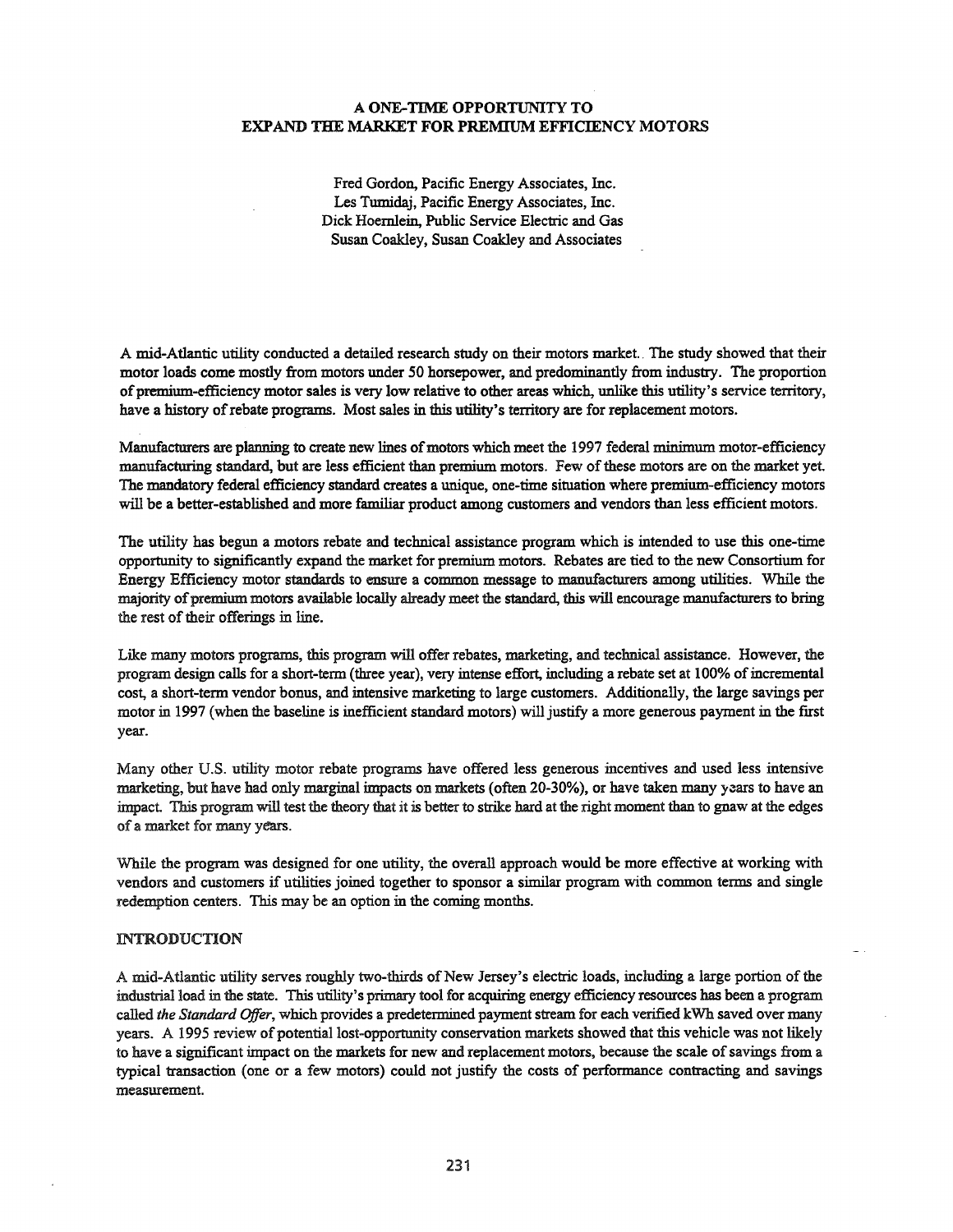As a consequence, the utility has developed a specialized program for assuring the efficiency ofreplacement and new motors. Since 1995, the utility, its collaborative partners, and its technical consultants have begun to look toward market transformation as an attractive approach for energy savings resource acquisition. In response, the motors program was designed with the intent of permanently influencing standard practice, with respect to the choice of replacement and new motors, toward highly-efficient motors.

### KEY INFLUENCES ON PROGRAM DESIGN

The program design resulted from the market environment, utility environment, national regulatory context, and the opportunities created by allies at the national level. While the local market is the most important of these factors, it is addressed last here because the other factors set the context for discussing market conditions.

### Utility Environment

In designing the program, the utility's consultants reviewed prior experience and evaluations of other U.S. and Canadian motors programs, as well as published market research by the Federal Government<sup>1</sup> and other utilities.<sup>2</sup> In addition, motor specialists with BPA, ACEEE, the Northwest Energy Efficiency Alliance, Inc., Wisconsin Center for Demand-Side Management, New England Electric, Northeast Utilities, among others, were consulted.

The utility environment in New Jersey also influenced program design. While other utilities in the state are interested in energy efficiency programs for motors, there was, at the time of program design, no clear impetus for coordinated efforts. This has changed, and the energy-efficient motors program may change in response, as discussed below. However, the initial program was designed to be operated for, and by, a single utility covering roughly two-thirds of New Jersey's motor sales.

The host utility has one of the most aggressive all-sector, energy efficiency programs in the country, but believes that it is strategically crucial for the utility to operate these programs with minimal staffmg. Thus, the program needed to operate largely through the actions of contractors.

### National Regulatory Context:

They key regulatory factor is the *Federal Motor Manufacture Standards* which will be in place in Fall 1997, under the federal *Energy Policy Act of*1992 *(EPA*C1). These standards for motor manufacture and import will result in significant increases in the minimum efficiency of general purpose, squirrel-cage polyphase motors, between 1 and 200 Horsepowers, of NEMA design A and B.<sup>3</sup> Minimum motor efficiencies under *EPACT* are shown in Table 1.

Most standard motors offered by manufacturers do not meet this efficiency criteria, but many of their highestefficiency (or, in market parlance, premium) motors exceed the standard significantly. While manufacturers plan to produce more-efficient-than-standard, but less-efficient-than-premium motors which meet the standard (which we call *EPACT*motors), these motors will have less of an operating and marketing track record than the premium motors already being sold. This may create a one-time opportunity to persuade customers who now buy lowefficiency standard motors to "step past" the new *EPACT*motor lines to the more-established and more-efficient premium lines.

### National Level Allies and Their Efforts

The program was designed to link with key partners at the national level in promoting energy efficiency. A significant factor was the availability of marketing, as well as motor selection materials and promotion, from the federal *Motor Challenge* program.

Additionally, the Consortium for Energy Efficiency, a national alliance of utilities, government entities, and energyefficiency advocates, has established consensus among many utilities, government agencies, and advocates regarding a set of efficiency standards for use in motor-efficiency programs. These standards (shown as the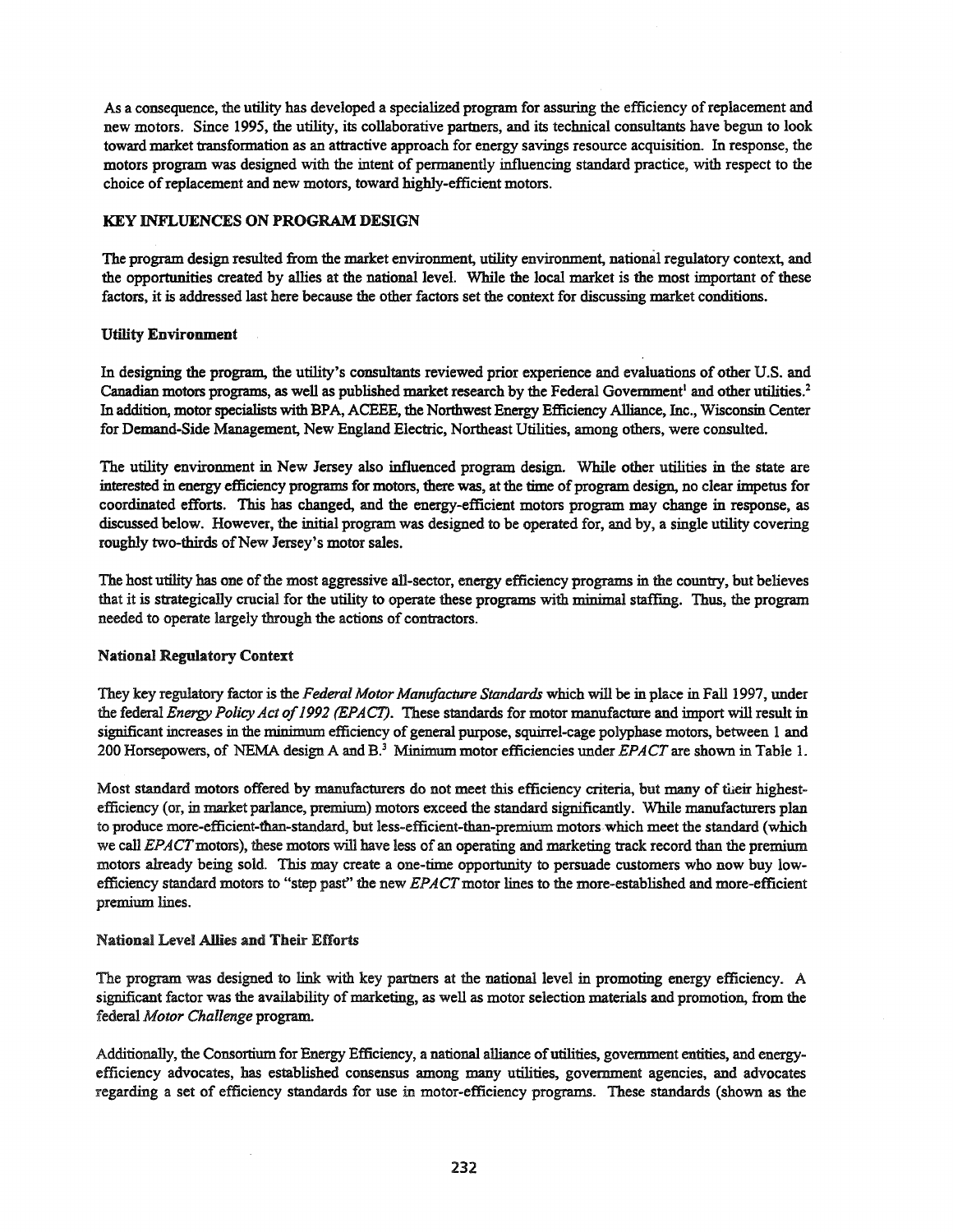program-qualifying levels in Table 2) significantly exceed the mandatory *EPACT* federal efficiency standards and are cost-effective to customers for most motors with significant operating hours. The CEE standards were set at efficiency levels which can be met for each size and type ofmotor by products from several manufacturers.

|                  |                | Nominal Full-Load Efficiency                                    |              |                                                               |                |                |  |  |  |
|------------------|----------------|-----------------------------------------------------------------|--------------|---------------------------------------------------------------|----------------|----------------|--|--|--|
|                  |                | Open Motors<br>(Totally Enclosed Fan-Cooled)<br>Number of Poles |              | <b>Closed Motors</b><br>(Open, Drip-Proof)<br>Number of Poles |                |                |  |  |  |
| Motor Horsepower | 6 <sup>1</sup> | 4                                                               | $\mathbf{2}$ | 6 <sub>1</sub>                                                | $\overline{4}$ | $\overline{2}$ |  |  |  |
| 1.0              | 80.0           | 82.5                                                            |              | 80.0                                                          | 82.5           | 75.5           |  |  |  |
| 1.5              | 84.0           | 84.0                                                            | 82.5         | 85.5                                                          | 84.0           | 82.5           |  |  |  |
| 2.0              | 85.5           | 84.0                                                            | 84.0         | 86.5                                                          | 84.0           | 84.0           |  |  |  |
| 3.0              | 86.5           | 86.5                                                            | 84.0         | 87.5                                                          | 87.5           | 85.5           |  |  |  |
| 5.0              | 87.5           | 87.5                                                            | 85.5         | 87.5                                                          | 87.5           | 87.5           |  |  |  |
| 7.5              | 88.5           | 88.5                                                            | 87.5         | 89.5                                                          | 89.5           | 88.5           |  |  |  |
| 10.0             | 90.2           | 89.5                                                            | 88.5         | 89.5                                                          | 89.5           | 89.5           |  |  |  |
| 15.0             | 90.2           | 91.0                                                            | 89.5         | 90.2                                                          | 91.0           | 90.2           |  |  |  |
| 20.0             | 91.0           | 91.0                                                            | 90.2         | 90.2                                                          | 91.0           | 90.2           |  |  |  |
| 25.0             | 91.7           | 91.7                                                            | 91.0         | 91.7                                                          | 92.4           | 91.0           |  |  |  |
| 30.0             | 92.4           | 92.4                                                            | 91.0         | 91.7                                                          | 92.4           | 91.0           |  |  |  |
| 40.0             | 93.0           | 93.0                                                            | 91.7         | 93.0                                                          | 93.0           | 91.7           |  |  |  |
| 50.0             | 93.0           | 93.0                                                            | 92.4         | 93.0                                                          | 93.0           | 92.4           |  |  |  |
| 60.0             | 93.6           | 93.6                                                            | 93.0         | 93.6                                                          | 93.5           | 93.0           |  |  |  |
| 75.0             | 93.6           | 94.1                                                            | 93.0         | 93.6                                                          | 94.1           | 93.0           |  |  |  |
| 100.0            | 94.1           | 94.1                                                            | 93.0         | 94.1                                                          | 94.5           | 93.5           |  |  |  |
| 125.0            | 94.1           | 94.5                                                            | 93.6         | 94.1                                                          | 94.5           | 94.5           |  |  |  |
| 150.0            | 94.5           | 95.0                                                            | 93.6         | 95.0                                                          | 95.0           | 94.5           |  |  |  |
| 200.0            | 94.5           | 95.0                                                            | 94.5         | 95.0                                                          | 95.0           | 95.0           |  |  |  |

Table 1: Electric Motor Efficiency Levels Prescribed in the Energy Policy Act of 1992

### Market Conditions

The utility commissioned a thorough assessment of the local market for failed and replacement motors, $4$  and the program design consultant subsequently held program design interviews with motor vendors (unpublished). The market study looked at volumes and patterns of sales and prices for motors, and described both sales by type of enduser and sales by distribution channel, with primary focus on motor sales for local use (as compared to local equipment manufacturers who incorporate motors in their products for nationwide or global sales). These studies had several key findings: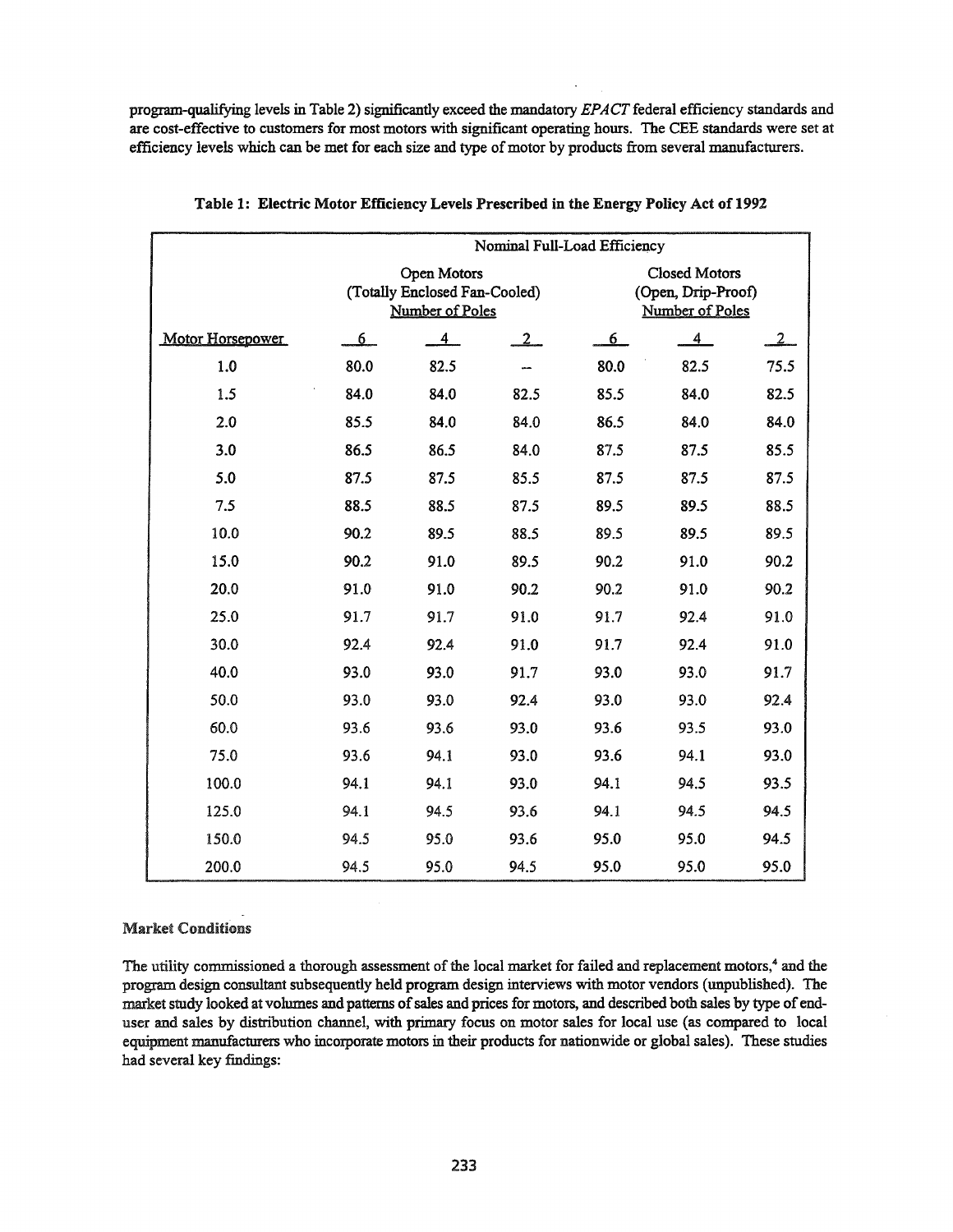|                        |                          | Open Drip-proof (ODP)  |                         |                    |                    | Totally Enclosed Fan-cooled (TEFC) |                        |                                 |                       |                    |                                 |
|------------------------|--------------------------|------------------------|-------------------------|--------------------|--------------------|------------------------------------|------------------------|---------------------------------|-----------------------|--------------------|---------------------------------|
| Motor<br>Size in<br>HP | Per<br>Motor             |                        | 1200                    | 1800<br><b>RPM</b> | 3600<br><b>RPM</b> | 1800/<br>3600<br><b>RPM</b>        |                        | 1200<br><b>RPM</b>              | 1800<br><b>RPM</b>    | 3600<br><b>RPM</b> | 1800/<br>3600<br><b>RPM</b>     |
|                        |                          | <b>RPM</b><br>Cus-     |                         |                    |                    | Cus-                               |                        |                                 |                       |                    |                                 |
|                        | Vendor<br>Incen-<br>tive | Min<br>Effic-<br>iency | tomer<br>Incen-<br>tive | Minimum            | Efficiency         | tomer<br>Incen-<br>tive            | Min<br>Effic-<br>iency | Cus-<br>tomer<br>Incen-<br>tive | Minimum<br>Efficiency |                    | Cus-<br>tomer<br>Incen-<br>tive |
| 1                      | \$20                     | 82.5                   | \$60                    | 85.5               | 80.0               | \$50                               | 82.5                   | \$100                           | 85.5                  | 78.5               | \$70                            |
| 1.5                    | \$20                     | 86.5                   | \$70                    | 86.5               | 85.5               | \$50                               | 87.5                   | \$100                           | 86.5                  | 85.5               | \$70                            |
| $\overline{2}$         | \$20                     | 87.5                   | \$80                    | 86.5               | 86.5               | \$50                               | 88.5                   | \$100                           | 86.5                  | 86.5               | \$80                            |
| 3                      | \$20                     | 89.5                   | \$120                   | 89.5               | 86.5               | \$50                               | 89.5                   | \$100                           | 89.5                  | 88.5               | \$80                            |
| 5                      | \$20                     | 89.5                   | \$140                   | 89.5               | 89.5               | \$60                               | 89.5                   | \$150                           | 89.5                  | 89.5               | \$80                            |
| 7.5                    | \$25                     | 91.7                   | \$160                   | 91.0               | 89.5               | \$110                              | 91.7                   | \$210                           | 91.7                  | 91.0               | \$110                           |
| 10                     | \$25                     | 91.7                   | \$180                   | 91.7               | 90.2               | \$130                              | 91.7                   | \$210                           | 91.7                  | 91.7               | \$130                           |
| 15                     | \$30                     | 92.4                   | \$240                   | 93.0               | 91.0               | \$160                              | 92.4                   | \$280                           | 92.4                  | 91.7               | \$150                           |
| 20                     | \$35                     | 92.4                   | \$280                   | 93.0               | 92.4               | \$190                              | 92.4                   | \$330                           | 93.0                  | 92.4               | \$170                           |
| 25                     | \$45                     | 93.0                   | \$380                   | 93.6               | 93.0               | \$210                              | 93.0                   | \$420                           | 93.6                  | 93.0               | \$220                           |
| 30                     | \$60                     | 93.6                   | \$400                   | 94.1               | 93.0               | \$240                              | 93.6                   | \$460                           | 93.6                  | 93.0               | \$300                           |
| 40                     | \$75                     | 94.1                   | \$460                   | 94.1               | 93.6               | \$310                              | 94.1                   | \$470                           | 94.1                  | 93.6               | \$370                           |
| 50                     | \$85                     | 94.1                   | \$460                   | 94.5               | 93.6               | \$320                              | 94.1                   | \$670                           | 94.5                  | 94.1               | \$430                           |

### Table 2: Premium Efficiency Motor Incentives

- 1. While the availability of CEE-qualifying motors from distributors in New Jersey is adequate, only about 15% of sales are of premium motors. This is significantly lower than in some other regions.<sup>5</sup>
- 2. Only about half of the locally-available premium motors meet CEE standards.
- 3. Standard motors dominate sales below 20 horsepower and are the majority of motors sold below 50 horsepower. At higher horsepowers, customers are already buying a large proportion of premium motors.
- 4. A large proportion of motor sales go to a limited number of very large industrial customers. Many of the motors purchased by these businesses are not efficient.
- 5. Overall, industrial motor sales dominate the local market, with HVAC motors playing a modest role.
- 6. When manufacturers upgrade their "standard" motor lines to meet the *EPACT*standards, the cost of a motor will go up by several percent. That will decrease the cost differential between the new *"EPA*CT-standard" motors and CEE-qualifying motors.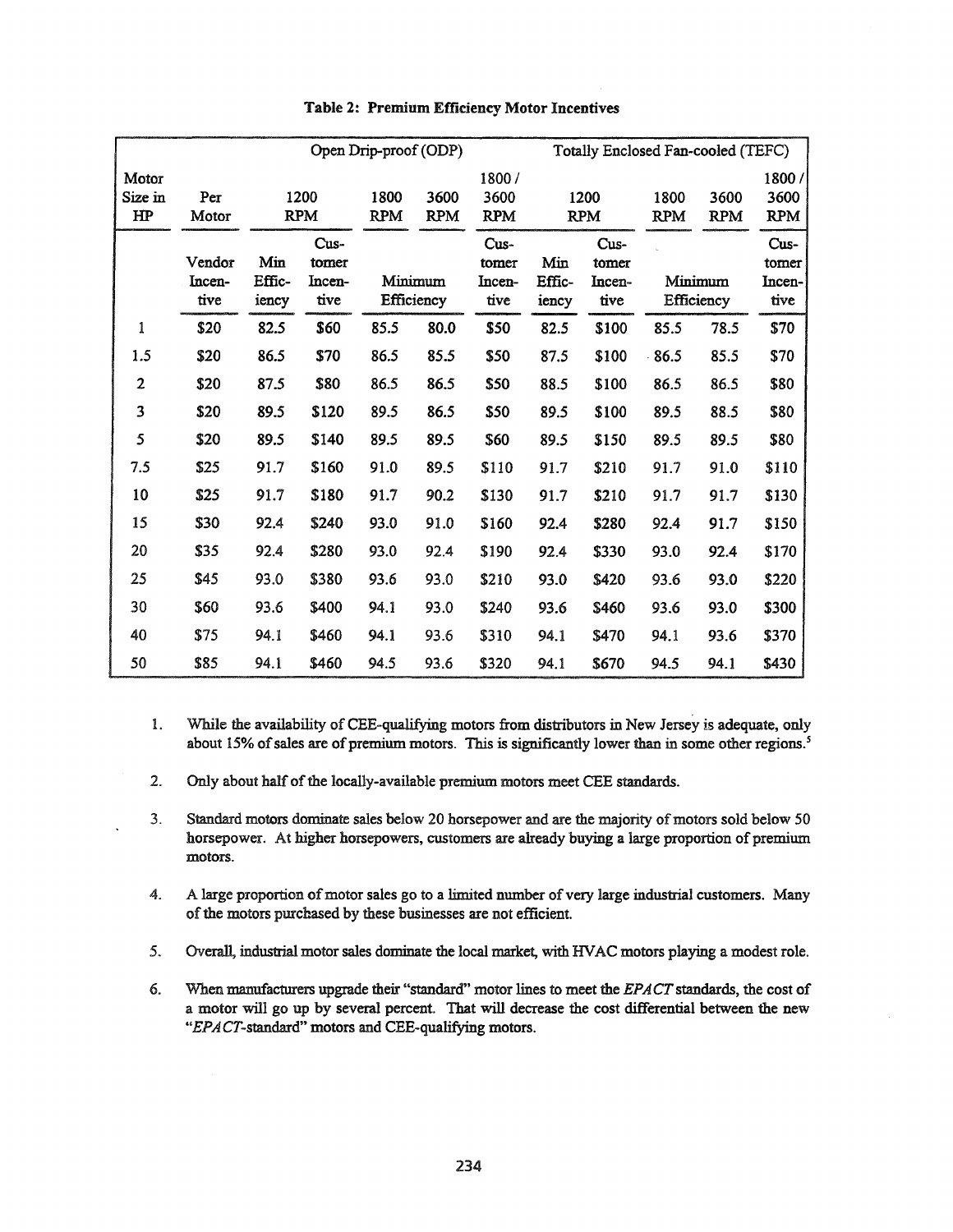- 7. While many premium motors on the market today do not meet the CEE efficiency standards, manufacturers are likely to revise their premium lines to meet the standards, if many utilities offer rebates for CEE-qualifying motors.
- 8. Most motors sold in any year replace failed motors. Vendors are crucial to most motor programs because they are the only party called when a motor needs to be replaced in a hurry.
- 9. A significant number of high-volume motor vendors were actively interested in working with the utility to promote CEE-qualifying motors.
- 10. While a few high-end technically-oriented vendors sometimes promote efficient motors and provide more analytic services to customers (at a premium), vendors oriented toward the retail trade (who sell a large proportion of the smaller motors) use streamlined order-taking systems. Their salespeople do not have a great deal of expertise in motors, nor the time to give customers extensive advice. In sum, vendors may be willing to substitute products, but are more reluctant to change their sales approach.

## SUMMARY OF APPROACH

Prior experience with motor replacement programs indicates that the most effective approach is to try to "flip," or transform, an entire market at the manufacturer and distributor level to predominantly carry and sell efficient motors instead of less-efficient motors. While there will always be situations where premium motors are not appropriate (e.g., very low hours ofuse, specialized motors which are not available at high efficiencies), the majority ofmotor end-use applications can be served by CEE-qualifying motors.

Sales volume can bring with it economies of scale in production, more retail competition for sales, and, as a result, moderating price increments for high-efficiency products. While exact figures are not available, the extra retail cost of premium motors appears today to exceed the "imbedded" extra cost of materials and tighter manufacturing tolerances, so price drops with higher volume appear to be feasible. Furthermore, many vendors sell - and customers select - motors more by "habit" than analysis. Standard purchasing specifications, vendor propensity to focus on a single product line, and field experience all create a tendency toward consistent purchasing practices. These forces now work to resist any change from standard motors. IfCEE-qualifying motors dominate sales for a few years, these factors will work to favor those motors.

The advent of*EPACTmeans* that customers who are now buying standard motors must reconsider their purchasing habits, since their current preferred products will largely disappear from the market by 1998. Price differentials for premium versus standard motors are decreasing, and the new, low-efficiency products have no performance record. This may break the market inertia sufficiently to create an uncommonly-receptive market for highefficiency products.

While, currently, the pilot program is formally funded for only one year, the program plan calls for a three-year intensive effort to transform the market. By offering attractive incentives and intensive promotion for a limited time, the utility hopes to transform the market rapidly, resulting in high penetration and a sustained impact on motor purchase decisions, even after the program sunsets.

The primary drivers behind this attempt to transform the market are money and promotion. These aspects of the program are described below.

#### Target Market

Initially, the pilot program will primarily target AC polyphase, low-voltage motors in sizes where motors are usually replaced, not rewound, upon failure (1-20 HP). To make the program more appealing to vendors, motors up to 50 HP will be included.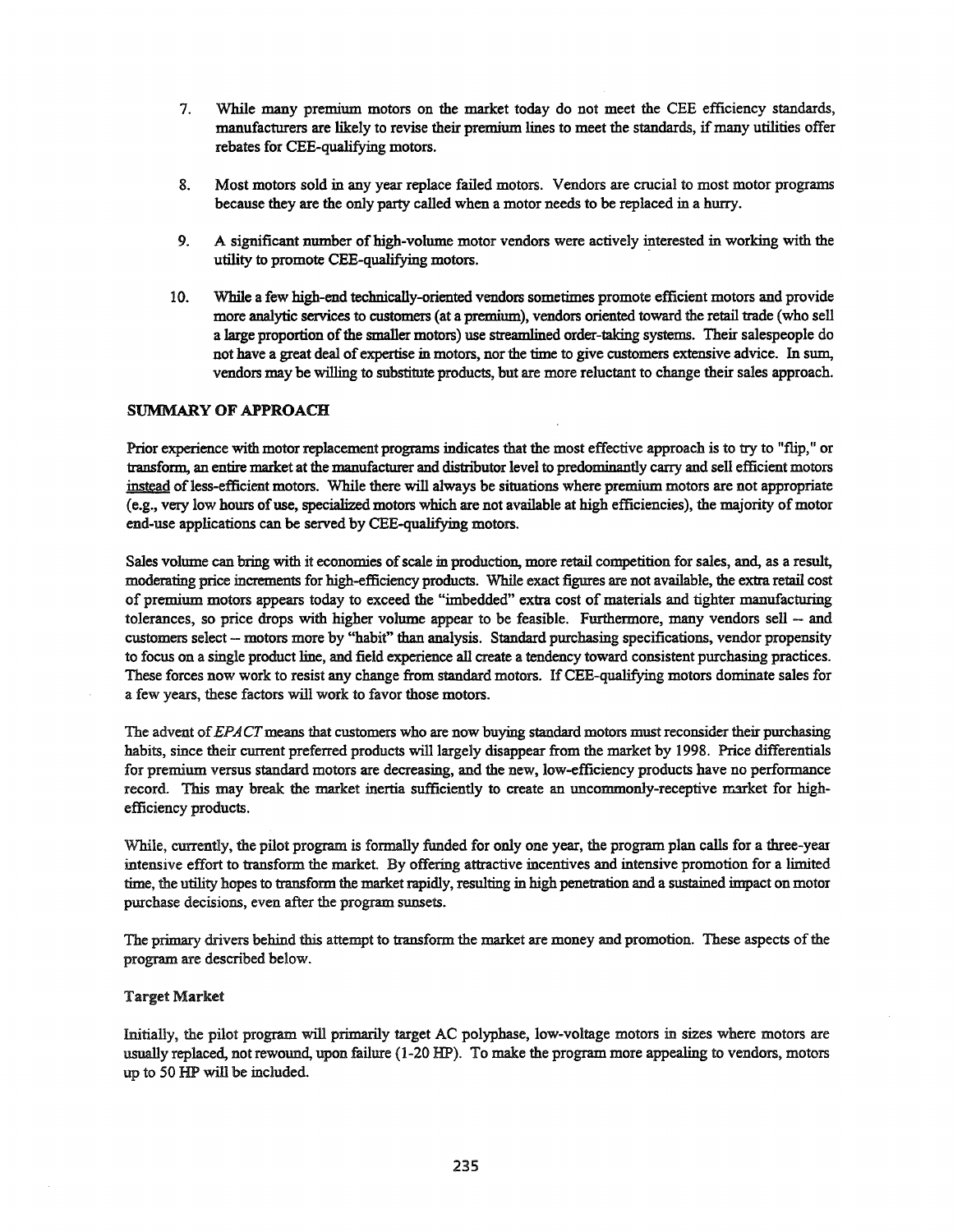The program does not target retrofit of motors (motor replacement for reasons of energy efficiency at times when the old motor is functional and the customer has no plans to buy a new one). The decision to focus on marketdriven replacement and new motor purchases reflects the lower cost and better marketing prospects for influencing the choice of a new motor, as compared to persuading a customer to replace a motor earlier than planned.

A decision was made not to initially focus on situations where the customer would normally rewind the motor, not replace it The rewind market was not targeted because: 1) rewinds are common only for the larger motors in the targeted size range (representing a modest fraction of the horsepower); 2) the incremental cost for influencing rewind/replace decisions are higher, reducing the chances for market transformation; and 3) there is a danger of alienating rewind shops when programs heavily promote new motors instead ofrewinds. A program to improve motor repair practices would be a more appropriate first venture into the rewind market. CEE plans to develop a standardized program of this sort in 1997. The utility will consider offering such a program, if it looks promising.

### Incentives and Program Standards

The program will use the CEE efficiency standards. In 1997, the utility is offering an incentive to customers which roughly covers the cost of buying a CEE-qualifying motor instead of a standard motor. Incentives were calculated based on the market research<sup>4</sup> and then rounded to keep calculations simple.

For 1998, the incentives will be adjusted downward to reflect the smaller incremental cost for upgrading to an EPACT-qualifying motor instead of to a standard motor.

In addition, for the first six months of the program, a special promotional vendor incentive equal to about 20% of the customer incentive is offered. This incentive is designed to get vendors' attention and help vendors get "over the hump" of learning program procedures, stocking qualifying motors, as well as introducing new products into their sales regime.

Incentives are summarized in Table 2 (above).

# Administration

The program is run almost entirely through a turnkey program administration contractor (PAC), both to minimize the burden on utility staff and to assure integrated operation. The utility provides oversight and utility field operatives assist in promotion.

Program procedures are designed to minimize paperwork and inconvenience to vendors and to work with the way different types of vendors sell motors. The utility has empowered its PAC to pay customer and vendor incentives, based on application approval (and invoice documentation), without running the individual transactions through utility paper-channels for"pre-approval and, except for large jobs, without prior inspection. The PAC will selectively conduct inspections to assure that the programs' very simple conditions are being fulfilled.

Vendors and customers have two options for processing payment. These reflect different types of customer/vendor relationships.

- 1. Vendors may document a reduction in price equal, or greater than., the customer incentive for CEEqualifying motors on customer invoices, and then apply to the PAC for reimbursement of the incentive amount. This method works best for most customers, because it minimizes their paperwork. The customer must authorize vendors only once to receive incentives on an ongoing basis. Then the customer can simply buy motors from the vendor as they always have, and receive qualifying motors. Vendors can apply for reimbursement on a monthly basis, or more frequently.
- 2. Customers may receive their incentive directly from the utility's PAC. This is prudent in situations where there are parties between the motor vendor and the customer (e.g., where the vendor sells to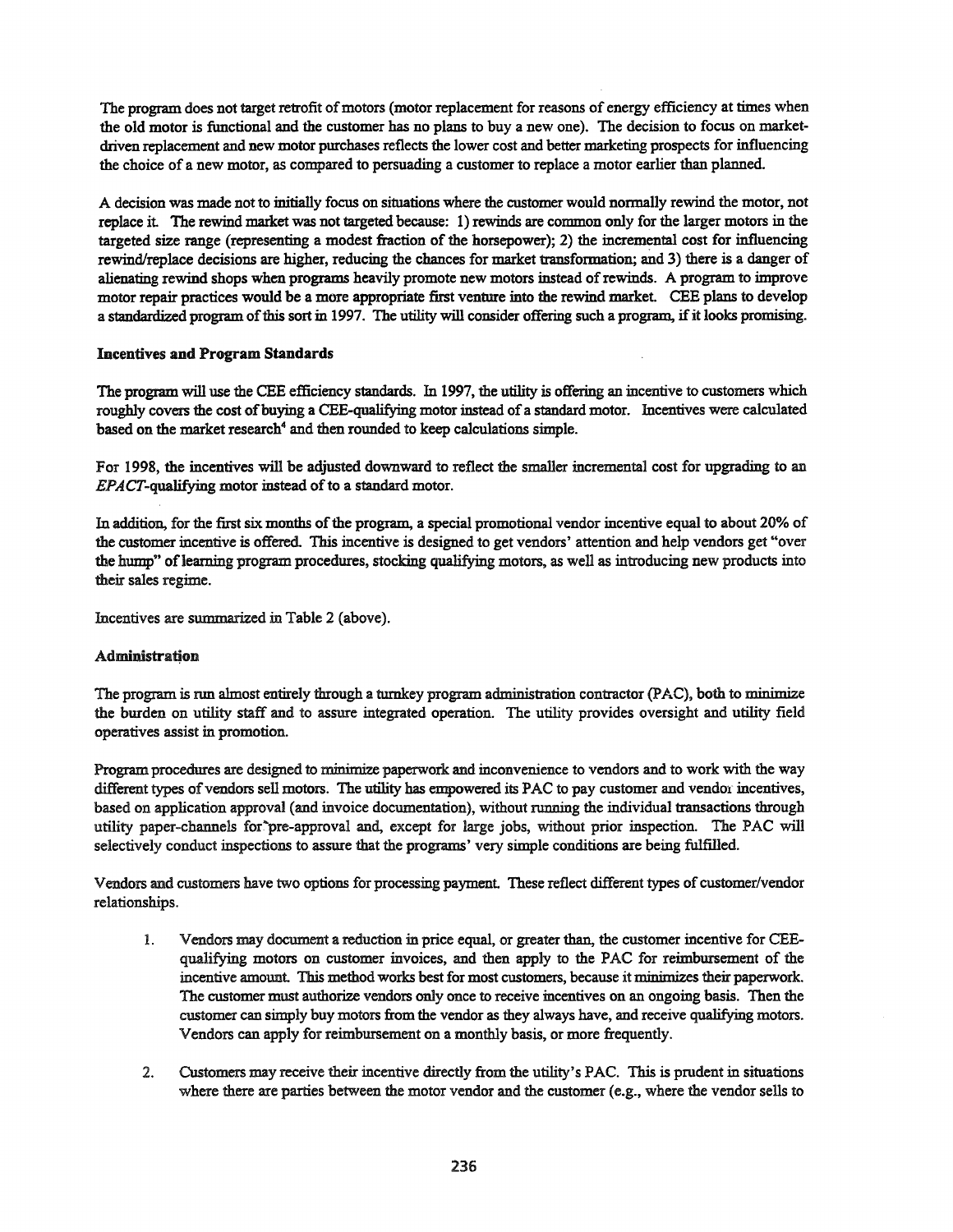a contractor, who then may install through a subcontractor) and it would be otherwise difficult to assure that the customer receives the incentive. Direct customer application for incentives is also important for some retail motor vendors, who sell motors through a large and non-specialized sales force by phone and at the retail counter. This type of vendor cannot train its entire sales force to work with retail rebates and often cannot conveniently get authorization from the customer to pass the rebate through.

#### Promotion

The program largely relies on the PAC to promote the program to vendors though personal contact, and on vendors to promote the program to customers. The program was kicked off with a series of breakfast meetings with vendors, which has led to significant interest in the program. As of April 1997, with one month of experience, it is too early to tell how much further promotion to vendors will be needed.

While the emphasis on vendors is important to reach the huge number of customers who don't spend much time planning for motor replacement, many large commercial and industrial firms have at least limited internal expertise regarding motors, and the potential to establish motor-buying policies. A significant portion ofthe utility's motor population is concentrated in a group of20 to 40 large industrial customers. Thus, to have the maximum impact, the utility's program operations contractor will market directly to these large customers. This customer-specific marketing will be carefully coordinated with the utility's field operations to assure that both the message and the schedule for contact are harmonious with the utility's other marketing activities.

### Technical Support

Consideration was given to requiring, for centrifugal motor applications, that the new motor have no faster an operating speed than the old motor. For these applications, small increases in speed can negate or reverse efficiency gains made from selecting CEE-qualifying motors.<sup>6</sup> Many premium motors run slightly faster than their lowerefficiency counterparts from the same manufacturers. Thought was also given to creating a minimum power factor standard for the program, to minimize resistive losses.<sup>5</sup> Additionally, the idea of requiring that motors installed through the program have no greater horsepower than the motor replaced.

Enforcement of these technical requirements by the PAC would detract from the program's strategy of influencing normal market channels and creating minimum red tape. Instead, the program will offer training and technical support materials to contractors and customers to help them address these issues.

Technical training sessions are being held for utility field staff and for interested contractors. The training regime will rely extensively on materials already developed by CEE and the US Department of Energy's *Mctor Challenge* program. Prominent among the *Motor Challenge* resources are the *MotorMaster* inventory tool and database of motor efficiencies and~costs, and the *Motor Challenge* tutorial kits on technical issues and motor inventory management.

### POSSIBLE PROGRAM ENHANCEMENTS

#### Regionalization

From the inception of the program design, it has been an open question whether a single utility acting alone can meet this program's ambitious market penetration and transformation goals, even ifit is using <sup>a</sup> nationally-accepted efficiency standard and promoting in concert with the federal government. Motor vendors often sell across the territory of many utilities. Many large multi-site customers buy power from multiple utilities. These large organizations tend to be frustrated with, and disinterested in, a Balkan checkerboard of different promotions, incentives, processing procedures, etc., offered by many utilities acting out of concert.